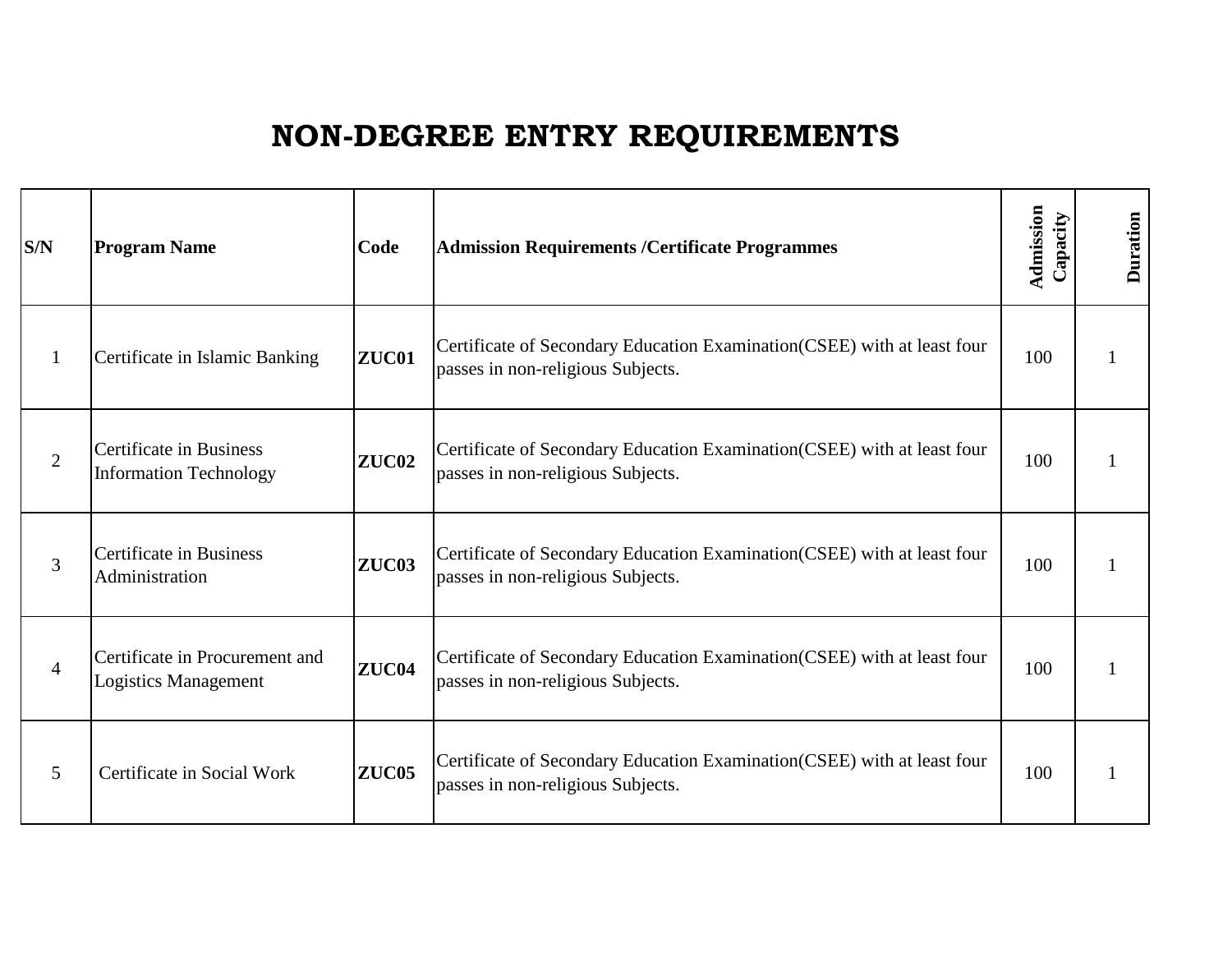| Certificate in Community<br>Development and Social<br>Administration | ZUC <sub>06</sub> | Certificate of Secondary Education Examination (CSEE) with at least four<br>passes in non-religious Subjects.                             | 100 |  |
|----------------------------------------------------------------------|-------------------|-------------------------------------------------------------------------------------------------------------------------------------------|-----|--|
| Certificate in Law                                                   | ZUC07             | Certificate of Secondary Education Examination (CSEE) with at least four<br>passes in non-religious Subjects including a pass in English. | 100 |  |

| S/N | <b>Program Name</b>                   | Code | <b>Admission Requirements /Diploma Programmes</b>                                                                                                                                                                                                                                                                                                                                                                                                                                | Admission<br>Capacity | $\mathbf{r}$ |
|-----|---------------------------------------|------|----------------------------------------------------------------------------------------------------------------------------------------------------------------------------------------------------------------------------------------------------------------------------------------------------------------------------------------------------------------------------------------------------------------------------------------------------------------------------------|-----------------------|--------------|
|     | Diploma in Business<br>Administration |      | Advanced Certificate of Seconndary Education Examination (ACSEE)<br>with at least one principal pass and one subsidiary OR Certificate in<br>Business Administration, Procurement, Computer Science, Computing and<br><b>ZUD03</b> Information Communication Technology, Information Technology,<br>Business Information Technology, Banking and Finance, Economics,<br>Accountancy, Community Development, Law with at least 4 passes in non-<br>religious subjects at O-Level. | 100                   | 2 Years      |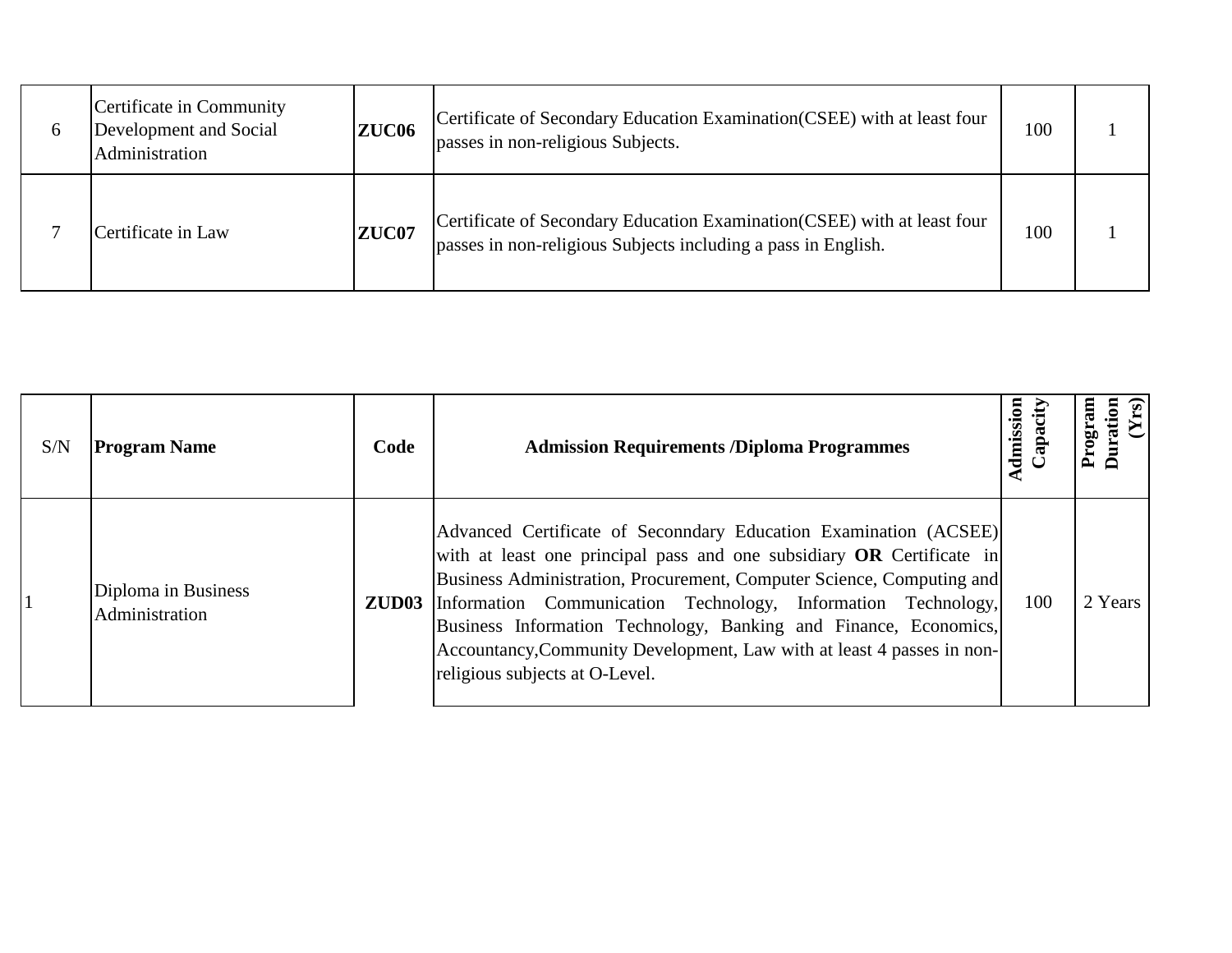| 2 | Diploma in Procurement and<br><b>Logistics Management</b>        | <b>ZUD04</b> | Advanced Certificate of Seconndary Education Examination (ACSEE)<br>with at least one principal pass and one subsidiary OR Certificate in<br>Procurement, Logistic Management, Supply Management, Clearing and<br>Forwarding, Business Administration, Computing and Information<br>Communication Technology, Information Technology,<br><b>Business</b><br>Information Technology, Banking and Finance,<br>Economics,<br>Accountancy, Community Development, Law with at least 4 passes in non-<br>religious subjects at O-Level.                                                                                                                  | 100 | 2 Years |
|---|------------------------------------------------------------------|--------------|-----------------------------------------------------------------------------------------------------------------------------------------------------------------------------------------------------------------------------------------------------------------------------------------------------------------------------------------------------------------------------------------------------------------------------------------------------------------------------------------------------------------------------------------------------------------------------------------------------------------------------------------------------|-----|---------|
| 3 | Diploma in Community<br>development and Social<br>Administration |              | Advanced Certificate of Seconndary Education Examination (ACSEE)<br>with at least one principal pass and one subsidiary OR Certificate in<br>Community Development, Public Relation, Local Government<br>Administration, Public Sector Management, Development Planning,<br><b>ZUD06</b> International Relations, Secretarial Studies, Educational Leadership and<br>ManagementSocial Work, and Gender, law, Human Resource, Public<br>Administration, Business Administration, Procurement, Education,<br>Information and Communication Technology, Banking and Finance,<br>Economics with at least 4 passes in non-religious subjects at O-Level. | 100 | 2 Years |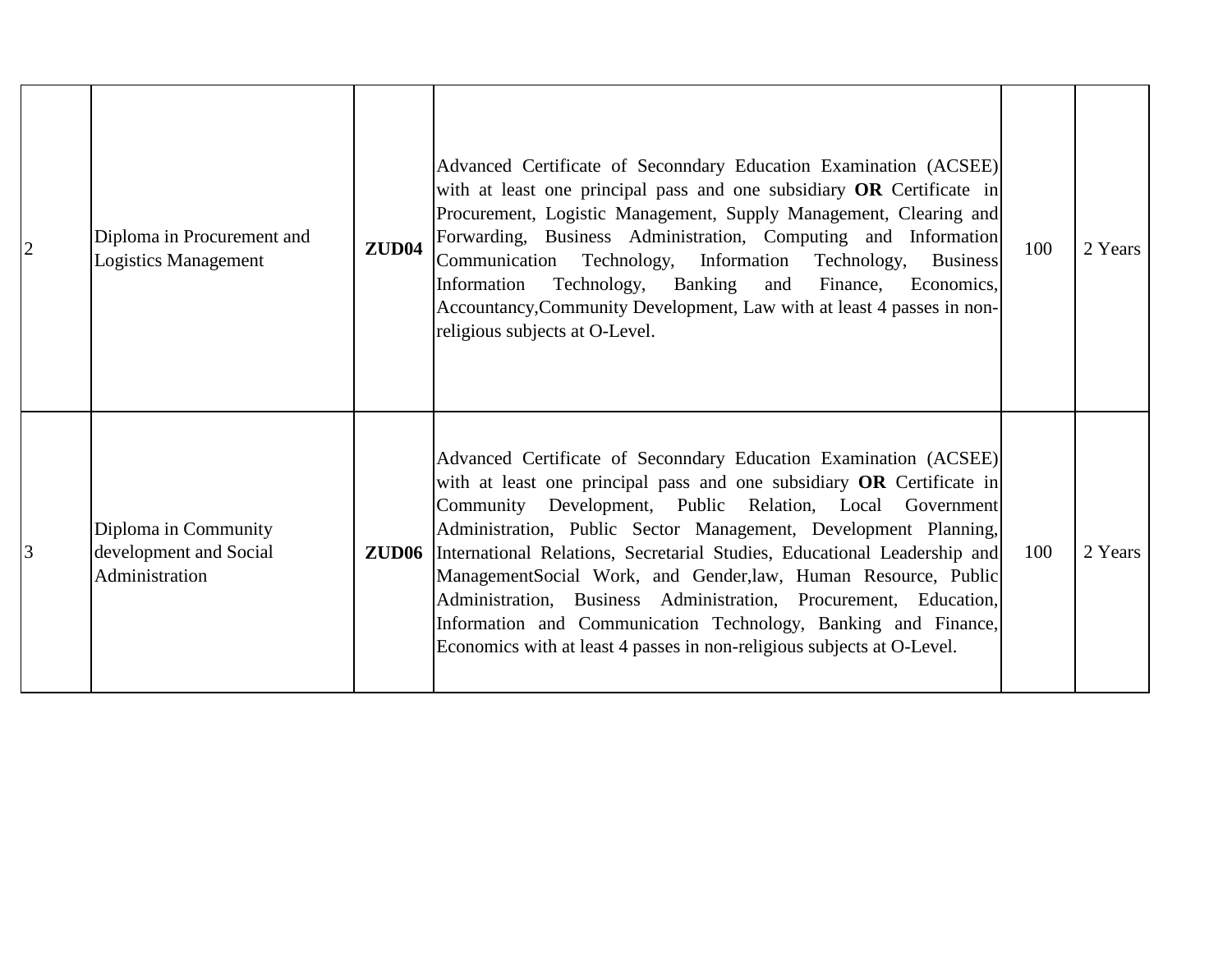| $\overline{A}$ | Diploma in Business Information<br>Technology | ZUD <sub>02</sub> | Advanced Certificate of Seconndary Education Examination (ACSEE)<br>with at least one principal pass and one subsidiary, OR Basic Technician<br>Certificate in Business Administration, Procurement, Computer Science,<br>Computing and Information Communication Technology, Information<br>Technology, Business Information Technology, Banking and Finance,<br>Economics,<br>Accountancy, Community<br>Development,<br>Electrical<br>Engineering, Law with at least 4 passes in non-religious subjects at O-<br>Level. | 100 | 2 Years |
|----------------|-----------------------------------------------|-------------------|---------------------------------------------------------------------------------------------------------------------------------------------------------------------------------------------------------------------------------------------------------------------------------------------------------------------------------------------------------------------------------------------------------------------------------------------------------------------------------------------------------------------------|-----|---------|
| 5              | Diploma in Nursing and<br>Midwifery (NACTE)   | <b>ZUD12</b>      | Certificate of Secondary Education Examination (CSEE) with at least five<br>(5) passes in non-religious subjects including Chemistry, Biology, Physics,<br>English/Mathematics.                                                                                                                                                                                                                                                                                                                                           | 200 | 3 Years |
| 6              | Diploma in Medical Laboratory                 | ZUD11             | Certificate of Secondary Education Examination (CSEE) with at least "C"<br>grade in Chemistry and Biology plus "D" grade in English,<br>Physics/Mathematics and a pass in any non-religious Subject.                                                                                                                                                                                                                                                                                                                      | 100 | 3 Years |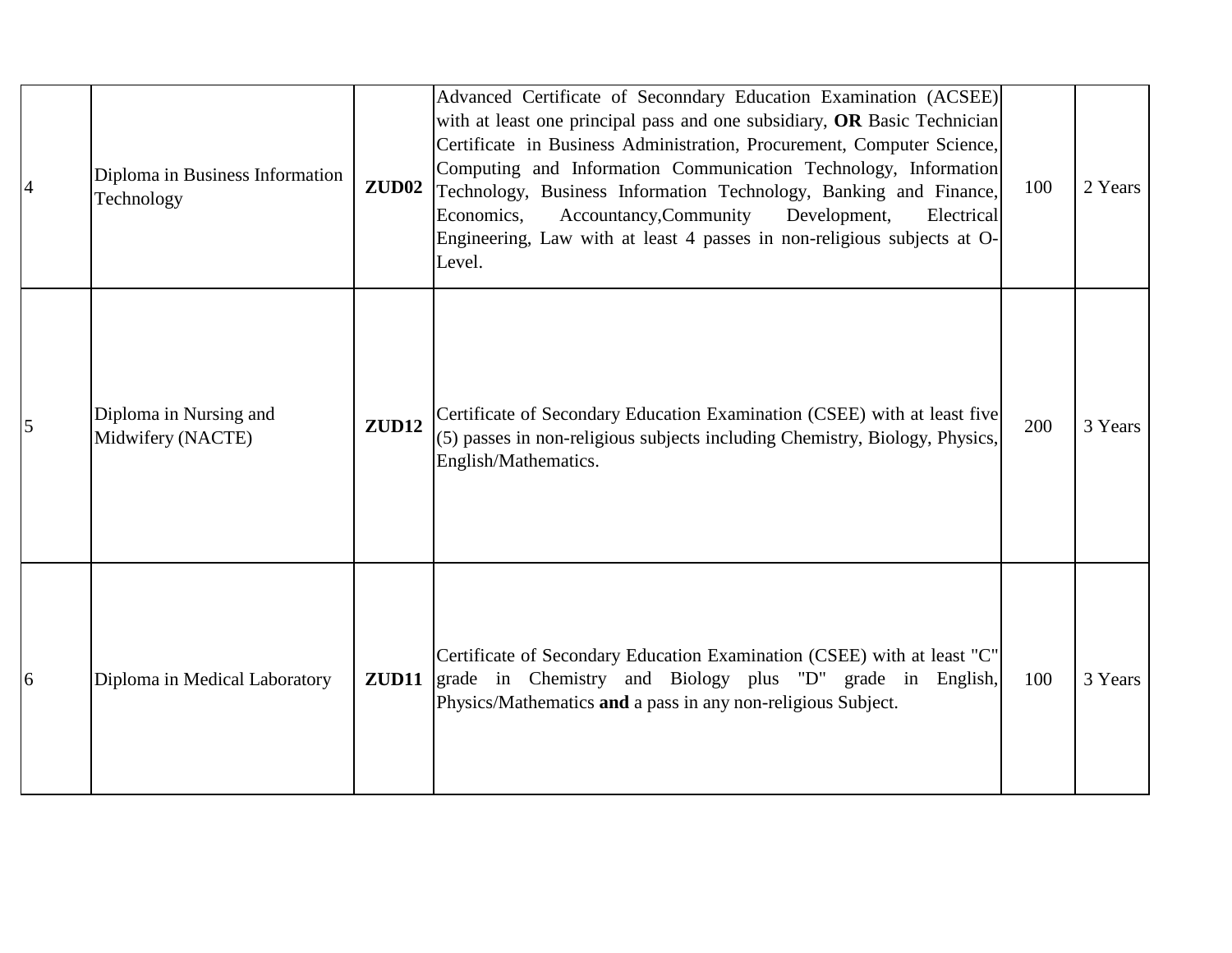| $\overline{7}$ | Diploma in Science with<br>Education    | ZUD <sub>09</sub> | Advanced Certificate of Secondary Education Examination (ACSEE) with<br>at least one principal pass and one subsidiary OR Certificate in Teacher<br>Education, Social Sciences, Physical Education, Inclusive Education OR<br>Certificate of Secondary Education Examination(CSEE) with at least four<br>passes in non-religious Subjects including two passes in Science Subjects.                                                         | 250 | $2 - 3$<br>Years |
|----------------|-----------------------------------------|-------------------|---------------------------------------------------------------------------------------------------------------------------------------------------------------------------------------------------------------------------------------------------------------------------------------------------------------------------------------------------------------------------------------------------------------------------------------------|-----|------------------|
| 8              | Diploma in Arts with Education          | ZUD10             | Advanced Certificate of Secondary Education Examination (ACSEE) with<br>at least one principal pass and one subsidiary OR Certificate in Teacher<br>Education, Social Sciences, Arts, Languages, Inclusive Education, Nursery<br>Education, Primary Education, Secondary Education OR Certificate of<br>Secondary Education Examination(CSEE) with at least four passes in non-<br>religious Subjects including two passes in Art Subjects. | 100 | $2 - 3$<br>Years |
| $\overline{9}$ | Diploma in Counseling and<br>Psychology |                   | Advanced Certificate of Seconndary Education Examination (ACSEE)<br>with at least one principal pass and one subsidiary OR Certificate in<br>ZUD08 Education Science, Psychology, Clinical Officer, Dental Studies, Public<br>Health OR Pass in Biology and any other 3 Passes in non religious<br>Subjects at O-Level.                                                                                                                     | 150 | $2 - 3$<br>Years |